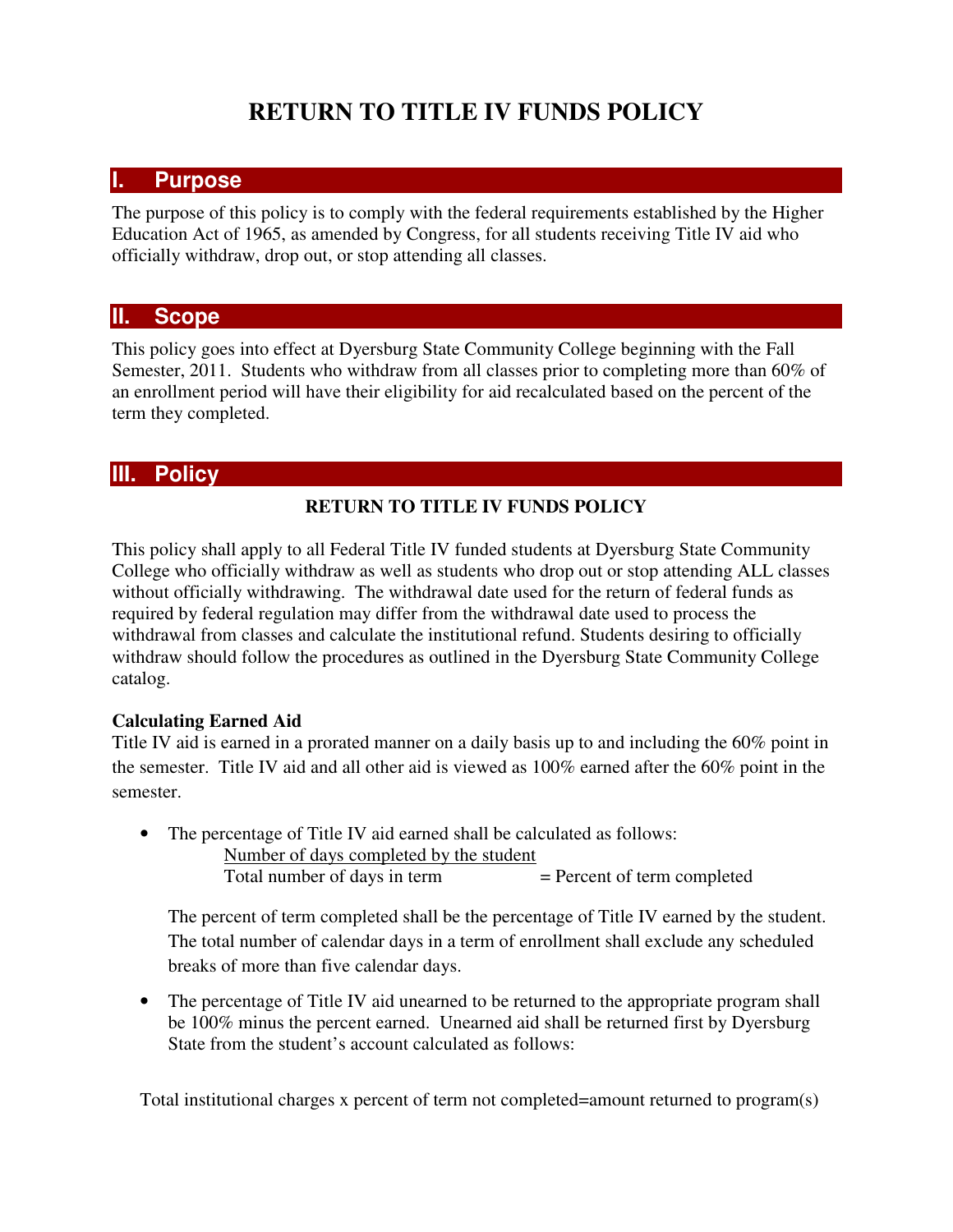#### **Order in Which Funds Must be Returned**

Unearned Title IV aid shall be returned to the appropriate programs in the following order:

- 1. Federal Unsubsidized Direct Stafford Loan 4. Federal Pell Grant
- 2. Federal Subsidized Direct Stafford Loan 5. Federal SEOG
- 3. Federal Direct PLUS (parent borrowers)

No program can receive a refund if the student did not receive aid from that program.

- When the total amount of unearned aid is greater than the amount returned by Dyersburg State from the student's account, the student is responsible for repaying unearned aid to the appropriate program(s) as follows:
	- 1. Federal Unsubsidized Direct Stafford Loan 4. Federal Pell Grant
- - 2. Federal Subsidized Direct Stafford Loan 5. Federal SEOG 3. Federal Direct PLUS (parent borrowers)

Loan amounts are returned, by the student, according to the terms of the promissory note. Amounts to be returned by the student to federal grant programs will be reduced by 50%.

#### **Time Frame for Student Repayment**

The Business Office will notify the student of the amount of repayment due within 30 days of determining the student's withdrawal. The student has 20 calendar days after notification to make a repayment in full or make satisfactory repayment arrangements with Dyersburg State's Business Office.

Any repayment owed will be sent to the U.S. Department of Education for collection if the student does not repay the entire amount or make satisfactory repayment arrangements within the time allotted.

#### **STUDENTS OWING REPAYMENTS WILL BE INELIGIBLE FOR ANY TITLE IV AID AT DYERSBURG STATE OR ANY OTHER EDUCATIONAL INSTITUTION.**

## **Responsibilities of Dyersburg State Community College**

- providing each student with the information given in this policy,
- identifying students who are affected by this policy and completing the Return of Title IV Funds calculation for those students,
- returning any Title IV funds that are due the Title IV programs.

## **Responsibilities of Student**

- becoming familiar with the Return of Title IV Funds Policy and how complete withdrawal (official or unofficial) affects eligibility for Title IV aid,
- returning to the Title IV programs any funds that were disbursed directly to the student and for which the student was determined to be ineligible via the return of Title IV funds calculation,
- reading and complying with the attendance policy as published in the college catalog.

## **Title IV Funds Earned by Student at Time of Withdrawal**

 If the total amount of Title IV grant or loan assistance, or both, that the student earned is greater than the total amount of Title IV grant or loan assistance, or both, that was disbursed to the student or on behalf of the student in the case of a PLUS loan, as of the date of the institution's determination that the student withdrew, the difference between these amounts must be treated as a post-withdrawal disbursement .

A post-withdrawal disbursement will be made from available grant funds before available loan funds.

- 
-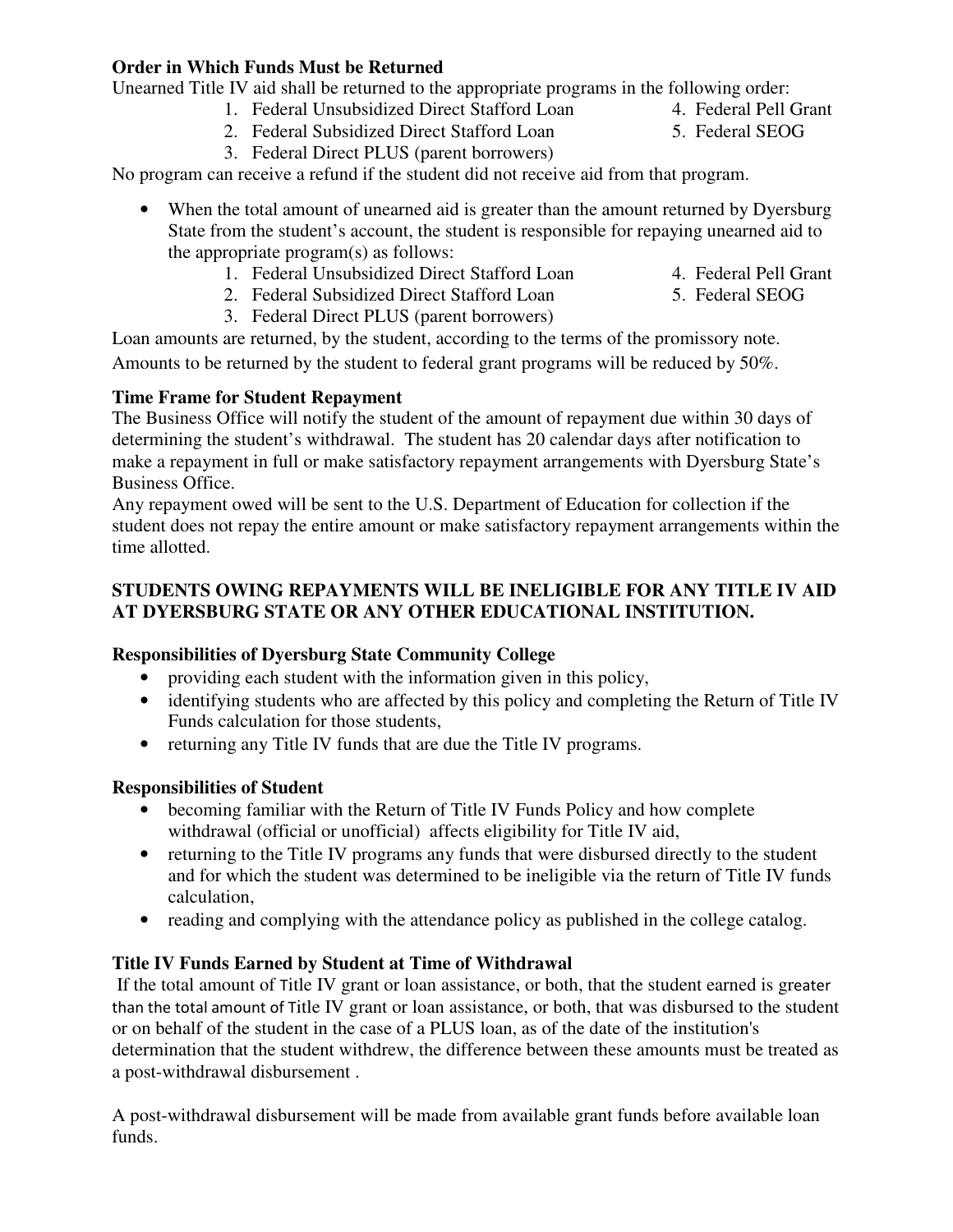If outstanding charges exist on the student's account, the institution will credit the student's account up to the amount of outstanding charges with all or a portion of any—

- grant funds that make up the post-withdrawal disbursement
- loan funds that make up the post-withdrawal disbursement only after obtaining confirmation from the student or parent in the case of a parent PLUS loan, that they still wish to have the loan funds disbursed.

The institution will disburse directly to a student any amount of a post-withdrawal disbursement of grant funds that is not credited to the student's account. The institution must make the disbursement as soon as possible, but no later than 45 days after the date of the institution's determination that the student withdrew/

 The institution will offer to disburse directly to a student, or parent in the case of a parent PLUS loan, any amount of a post-withdrawal disbursement of loan funds that is not credited to the student's account.

The institution will make a direct disbursement of any loan funds that make up the postwithdrawal disbursement only after obtaining the student's, or parent's in the case of a parent PLUS loan, confirmation that the student or parent still wishes to have the loan funds disbursed

The institution must provide within 30 days of the date of the institution's determination that the student withdrew, a written notification to the student, or parent in the case of parent PLUS loan, that—

- requests confirmation of any post-withdrawal disbursement of loan funds that the institution wishes to credit to the student's account, identifying the type and amount of those loan funds and explaining that a student, or parent in the case of a parent PLUS loan, may accept or decline some or all of those funds;
- requests confirmation of any post-withdrawal disbursement of loan funds that the student, or parent in the case of a parent PLUS loan, can receive as a direct disbursement, identifying the type and amount of these title IV funds and explaining that the student, or parent in the case of a parent PLUS loan, may accept or decline some or all of those funds;
- explains that a student, or parent in the case of a parent PLUS loan, who does not confirm that a post-withdrawal disbursement of loan funds may be credited to the student's account may not receive any of those loan funds as a direct disbursement unless the institution concurs;
- explains the obligation of the student, or parent in the case of a parent PLUS loan, to repay any loan funds he or she chooses to have disbursed; and
- advises the student, or parent in the case of a parent PLUS loan, that no post-withdrawal disbursement of loan funds will be made, unless the institution chooses to make a postwithdrawal disbursement based on a late response, if the student or parent in the case of a parent PLUS loan, does not respond within 14 days of the date that the institution sent the notification, or a later deadline set by the institution.

The deadline for a student, or parent in the case of a parent PLUS loan, to accept a postwithdrawal disbursement will be the same for both a confirmation of a direct disbursement of the post-withdrawal disbursement of loan funds and a confirmation of a post-withdrawal disbursement of loan funds to be credited to the student's account.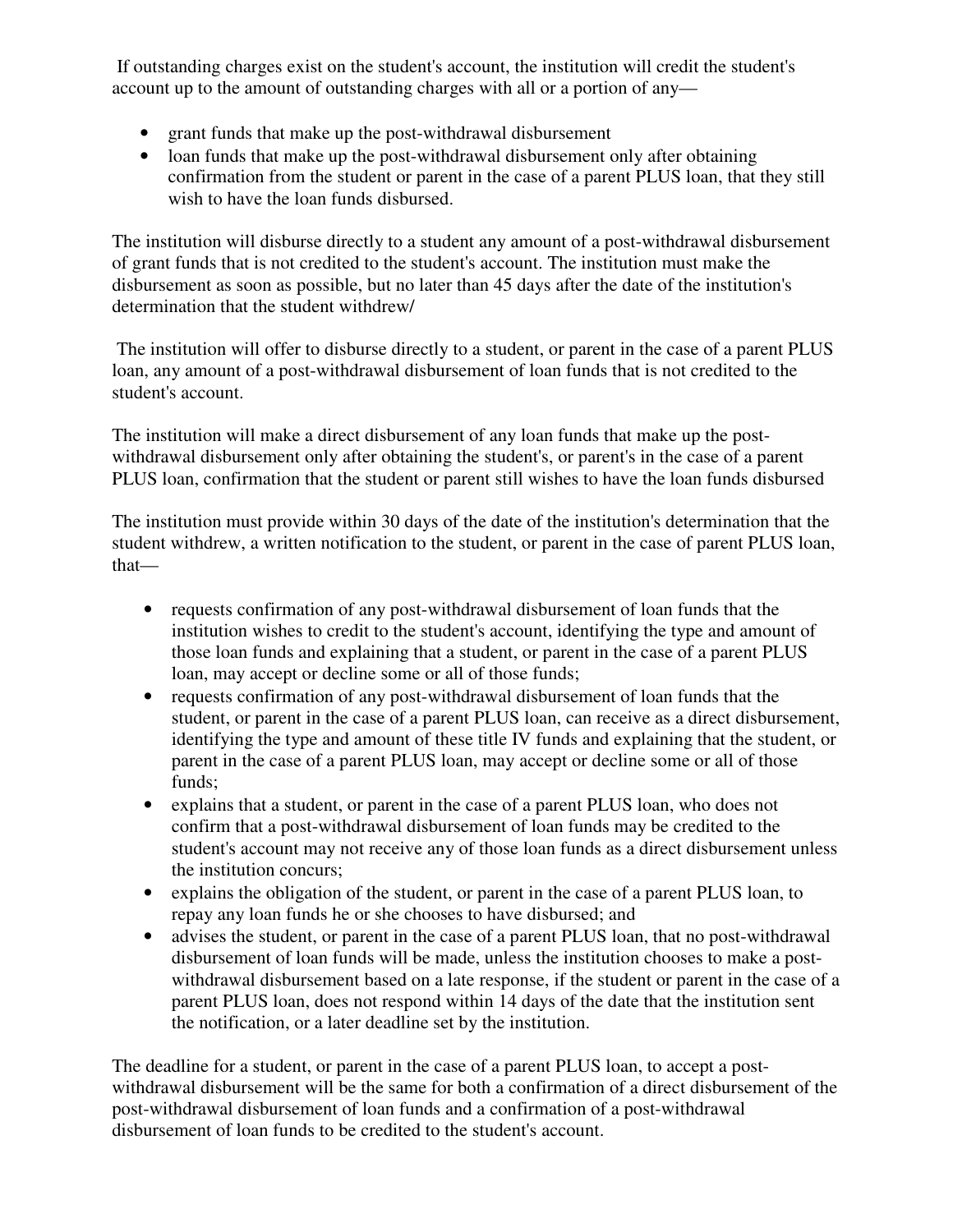If the student, or parent in the case of a parent PLUS loan, submits a timely response that confirms that they wish to receive all or a portion of a direct disbursement of the post-withdrawal disbursement of loan funds, or confirms that a post-withdrawal disbursement of loan funds may be credited to the student's account, the institution must disburse the funds in the manner specified by the student, or parent in the case of a parent PLUS loan, as soon as possible, but no later than 180 days after the date of the institution's determination that the student withdrew

 If a student, or parent in the case of a parent PLUS loan, submits a late response to the institution's notice requesting confirmation, the institution may make the post-withdrawal disbursement of loan funds as instructed by the student, or parent in the case of a parent PLUS loan (provided the institution disburses all the funds accepted by the student, or parent in the case of a parent PLUS loan), or decline to do so.

If a student, or parent in the case of a parent PLUS loan, submits a late response to the institution and the institution does not choose to make the post-withdrawal disbursement of loan funds, the institution must inform the student, or parent in the case of a parent PLUS loan, in writing of the outcome of the post-withdrawal disbursement request.

If the student, or parent in the case of a parent PLUS loan, does not respond to the institution's notice, no portion of the post-withdrawal disbursement of loan funds that the institution wishes to credit to the student's account, nor any portion of loan funds that would be disbursed directly to the student, or parent in the case of a parent PLUS loan, may be disbursed.

An institution must document in the student's file the result of any notification made, of the student's right to cancel all or a portion of loan funds or of the student's right to accept or decline loan funds, and the final determination made concerning the disbursement.

#### **Refunds on Institutional Charges**

Refunds on institutional charges (tuition and fees) will be calculated using the state refund policy published in the Dyersburg State Community College catalog.

#### **Sample Calculations**

Example: IF LAURA ENROLLED FOR 12 HOURS FALL SEMSTER 2000; CLASSES STARTED AUGUST 28 AND ENDED DECEMBER 14;THERE ARE 109 CALENDAR DAYS IN THE SEMESTER, TUITION AND FEES ARE \$700; SHE RECEIVED A TOTAL OF \$1800 (PELL \$1650 and FSEOG \$150).

If she withdraws from all classes on September 11—she has completed 15 days; 13.8% of the term was earned; Dyersburg State would have to refund \$603.40 to Pell; Laura would have to repay \$474.10 to Pell.

If she withdraws from all classes on October 10—she has completed 44 days, 40.4% of the term was earned; Dyersburg State would have to refund \$417.20 to Pell; Laura would have to repay \$327.80 to Pell.

If she withdraws from all classes on October 31—she has completed 65 days; 59.6 % of the term was earned; Dyersburg State would have to refund \$282.80 to Pell; Laura would have to repay \$222.20 to Pell.

If she withdraws from all classes on November 1—she has completed 60.5% of the term was earned; no refunds or repayments are due.

If Laura decides she needs a Stafford Loan for \$1277 in addition to the grants listed above, then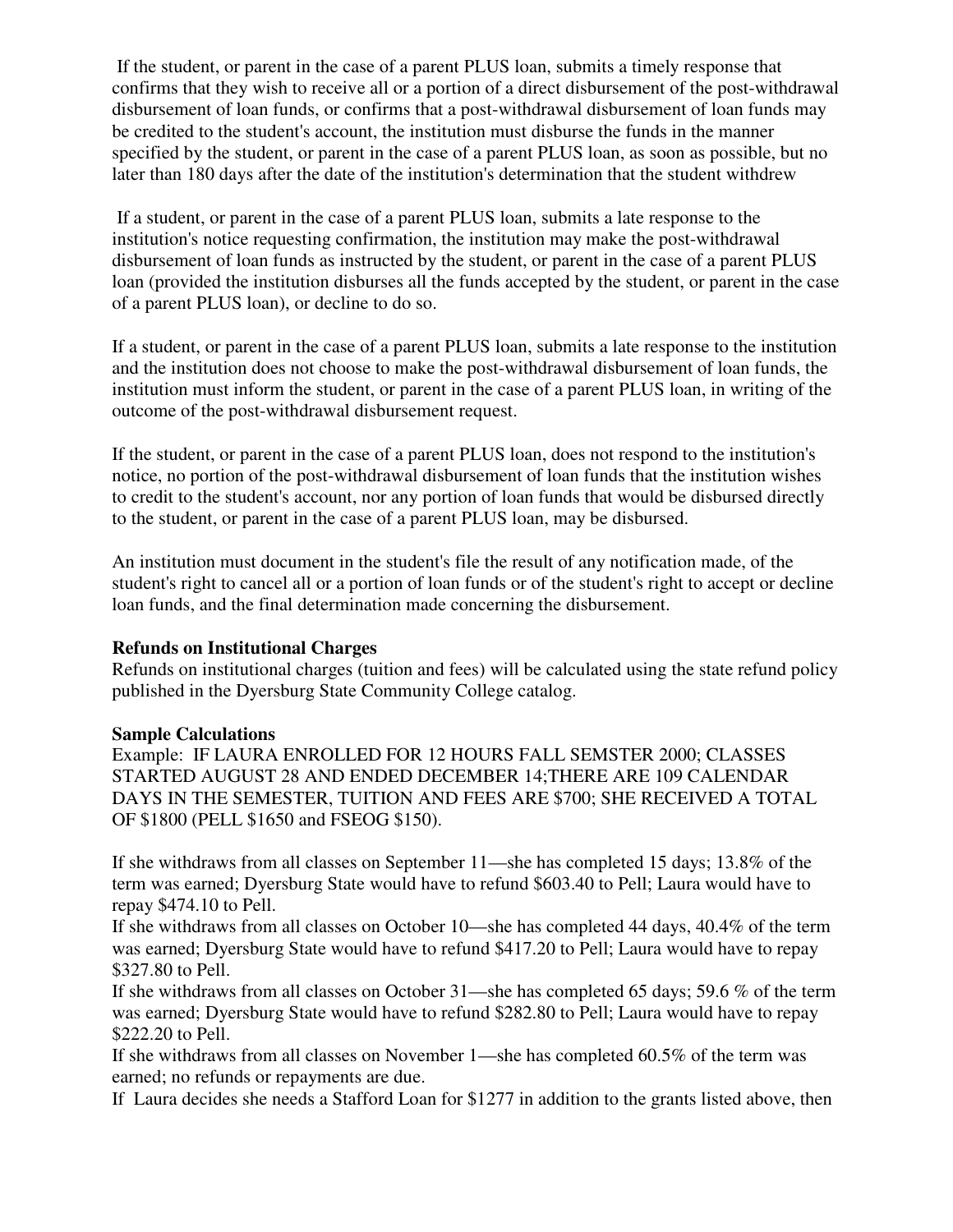withdraws on October 10, Dyersburg State would have to refund \$417.20 to the loan program; Laura would have to return \$859.80 to the loan program according to the terms of her promissory note and would have to repay \$252.52 to Pell Grant.

#### **Worksheets for these calculations are available upon request in the Financial Aid Offic**e

## **IV. Compliance**

All administrative staff responsible for writing and maintaining DSCC policies must adhere to this policy. Persons found to be in violation of this policy will have their names reported to the President of the college.

# **V. Definitions**

**Module:** A program is "offered in modules" if a course or courses in the program do not span the entire length of the payment period.

**Title IV Funds**: Federal financial aid programs authorized under the Higher Education Act of 1965 (as amended) and includes: Federal Direct Stafford Loans, Federal Direct PLUS (parent borrowers), Federal Pell Grants, and Federal Supplemental Education Opportunity Grant (FSEOG)

 W**ithdrawal**: A student is considered to have withdrawn from a payment period or period of enrollment if the student does not complete all the days in the payment period or period of enrollment that the student is scheduled to complete.

For a student in a nonterm or nonstandard-term program, the student is not scheduled to begin another course within a payment period or period of enrollment for more than 45 calendar days after the end of the module the student ceased attending,

For a payment period or period of enrollment in which courses in the program are offered in modules—

A student is not considered to have withdrawn if the institution obtains written confirmation from the student at the time that would have been a withdrawal of the date that he or she will attend a module that begins later in the same payment period or period of enrollment: and

For nonterm and nonstandard term programs, that module begins no later than 45 days after end of the module the student ceased attending.

If an institution has obtained a written confirmation of future attendance, a student may change the date of return to a module that begins later in the same payment period or period of enrollment, provided that the student does so in writing prior to the return date that he or she had previously confirmed; and

For nonterm and nonstandard-term programs, the later module that he or she will attend begins no later than 45 calendar days after the end of the module the student ceased attending.

If an institution obtains written confirmation of future attendance, but the student does not return as scheduled